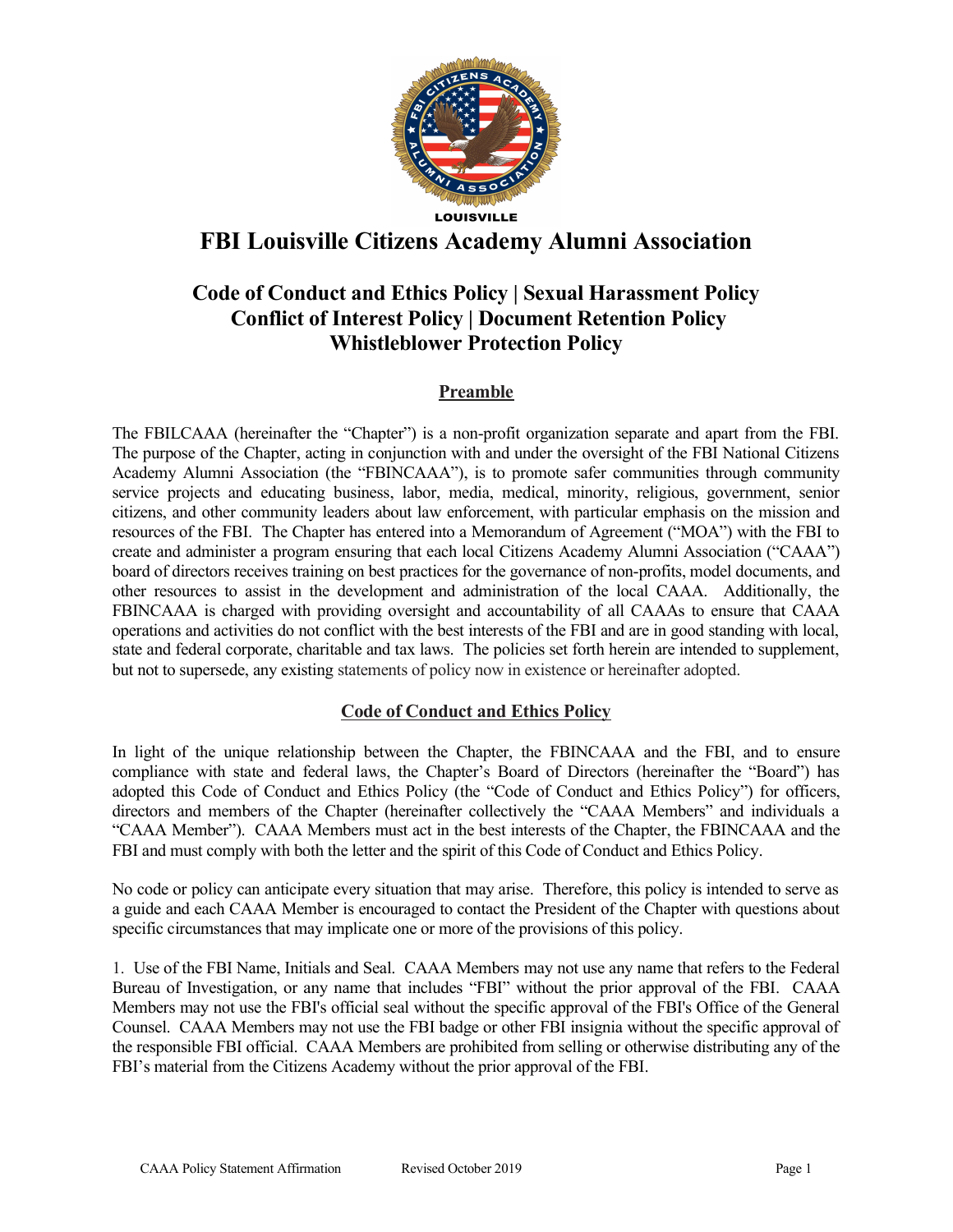2. Use of the Chapter Name and Logo. CAAA Members may use the Chapter name to indicate that they are a graduate of the Citizens Academy and a member of the Chapter. CAAA Members may not use the Chapter name or the Chapter logo to suggest that an event or activity is sponsored, endorsed or authorized by, or affiliated with the Chapter without prior approval of the Chapter. CAAA Members may not use the FBINCAAA name or the FBINCAAA without prior approval of the FBINCAAA.

3. Personal Advantage. CAAA Members are prohibited from using their position as a CAAA Member to procure personal advantages not available to the general public.

4. Citizens Academy Nominations and Fundraising. CAAA Members may not solicit any contribution in connection with any nomination or access to the FBI's Citizens Academy (CA). Nominations shall be based solely on the needs and criteria established by the FBI. All fundraising literature must specifically state "Monetary contributions are not required to participate, or to be nominated for participation, in any FBI program or event."

5. Media. CAAA Members may not speak or appear to speak on behalf of the FBI, nor represent that they are agents or employees of the FBI. CAAA Members may not speak on behalf of the Chapter without prior approval. All requests from the media regarding the FBI must be directed to the Community Outreach Specialist, designee of FBI HQ or such affected FBI division. All requests from the media regarding the Chapter must be directed to the President of the Chapter.

6. Violations and Sanctions. Violations of this Policy will be brought to the attention of the Board. The action taken by the Board will be commensurate with the seriousness of the violation and may result in disqualification from CAAA membership, and/or termination of service as an officer, director, or member of a committee.

### **Sexual Harassment Policy**

The Chapter hereby adopts this Sexual Harassment Policy Statement (the "Harassment Policy") which governs the behavior of each CAAA Member. The undersigned does hereby affirm the following:

1. Sexual Harassment is prohibited conduct. To that end, this policy prohibits all forms of harassment including inappropriate and unwelcomed physical touching, obscene gestures, threats, derogatory comments, jokes, teasing, sexually explicit language, sexual jokes, display of sexual materials, inappropriate comments based on sex or gender, sex or gender-related jokes, requests for dates or other expressions of attraction or sexual interest, and other similar conduct;

2. The Chapter will not tolerate harassment against any person based upon a protected status, including race, color, religion, gender, national origin, age, disability, marital status, sexual orientation, military or veteran status, or any other classification protected by state, federal or local laws and ordinances.

3. Individuals who feel they have been victims of any kind of harassment or believe they have witnessed harassment should report the incident immediately to an officer of the Chapter. All reports of harassment shall be investigated by the Chapter; and

4. Violations of this policy will not be tolerated and may result in disciplinary action, including disqualification from CAAA membership, and/or termination of service as an officer, director, or member of a committee.

### Conflict of Interest Policy

The Chapter hereby adopts this Conflict of Interest Policy (the "Conflict of Interest Policy"). The undersigned does hereby affirm the following:

1. A "Conflict of Interest" transaction is any proposed or effected transaction, decision or vote involving the Chapter in which an officer, director, or member of a committee, or a person related to the officer, director, or member of a committee, (an "Interested Person") has a beneficial interest or any other relationship or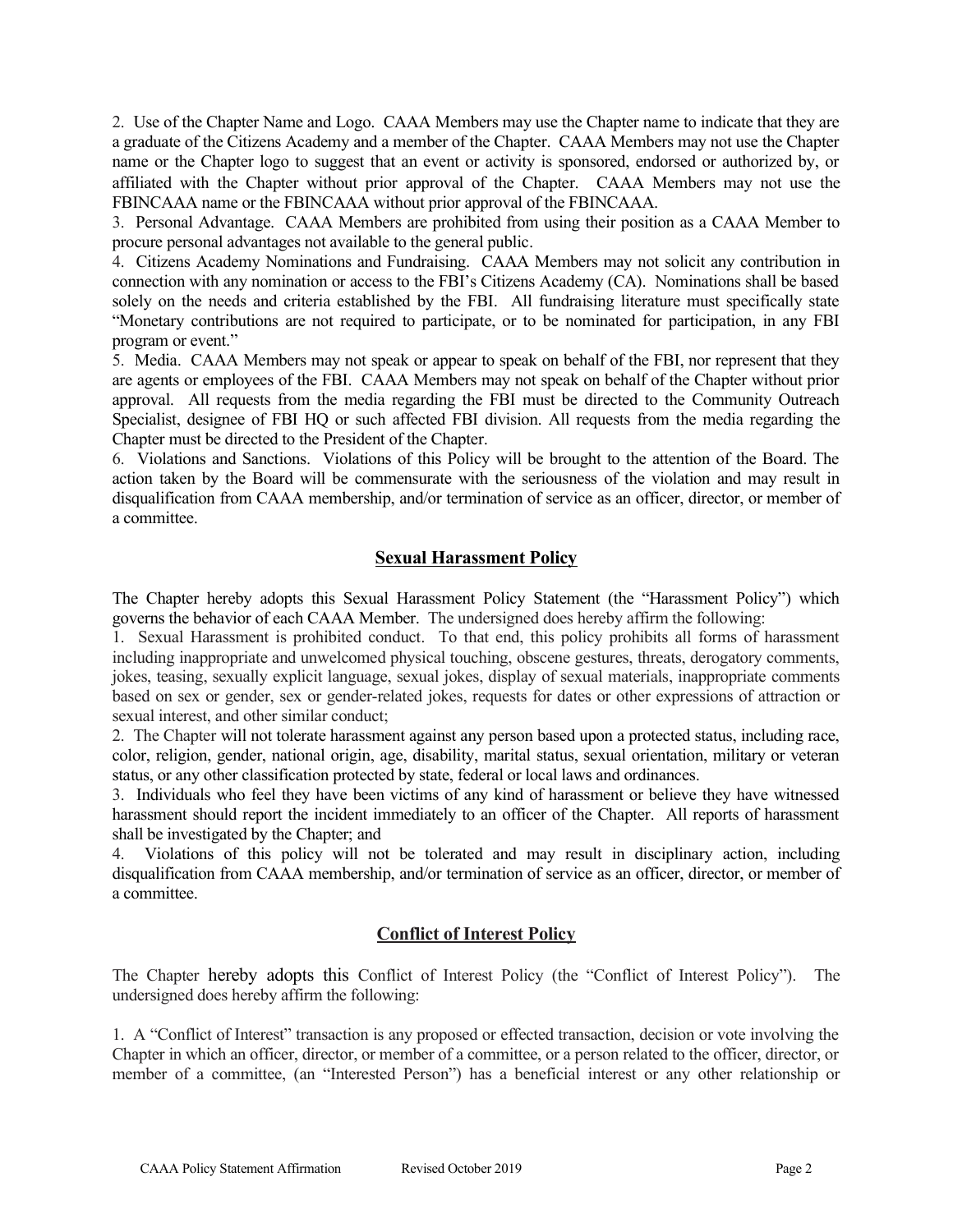connection to the transaction, decision or vote that would reasonably be expected to bias or otherwise influence the Interested Person's judgment; and

2. Interested persons must disclose Conflict of Interest transactions to the Board and cannot play any direct or indirect role in the deliberations or vote on the matter.

3. The Chapter shall annually survey its officers, directors, and committee members to provide for disclosure of situations potentially giving rise to Conflict of Interest situations involving the Chapter. Not less than annually, the Chapter shall review compliance with this reporting requirement and shall consider revisions or additions to the Chapter's Conflict of Interest policy; and

4. The Chapter shall not lend money to, nor use its credit, to assist an officer, director, or member of a committee. Any person who assents to or participates in the making of any such loan or use of credit shall be liable to for the cost of such use of credit and for the amount of such loan until the repayment for such loan.

#### Document Retention Policy

The Chapter hereby adopts this Document Retention Policy (the "Document Retention Policy"). The undersigned does hereby affirm the following:

1. This policy governs the retention and destruction of documents and other records, both in hard copy and electronic media (referred to as "documents" in this Policy).

2. Documents shall be maintained in either paper or electronic media with adequate provisions for backup and archival to reasonably assure the safe keeping of the documents. Usage of an internet based electronic document storage system approved by the FBINCAAA Board of Directors shall constitute prima facie evidence of compliance with requirements for secure storage.

3. No person shall knowingly destroy any document with an intent to obstruct or influence the investigation or proper administration of any matter within the jurisdiction of any government department or agency or in relation to or contemplation of any such matter or case.

4. The information listed in the retention schedule below is intended as a guideline for identification of categories of documents and the minimum length of storage required. Documents may be retained stored for periods of time longer than as provided. Questions regarding the retention of documents not listed below should be directed to the Chapter President.

5. Provided that at such time there is no known circumstance supporting a longer period of retention, after expiration of the applicable period, documents may be destroyed in accordance with this Policy by any means of high security and confidential disposal.

6. Document Retention Schedule:

| <b>Document Type</b>                                                | <b>Retention Period</b> |
|---------------------------------------------------------------------|-------------------------|
| <b>Annual Financial Statements</b>                                  | Permanent               |
| Bank records, receipts, other financial records                     | 7 years                 |
| Compliance and Awards records                                       | 7 years                 |
| Contracts and related correspondence and documents                  | 10 years                |
| Contribution Records & Donation Receipt                             | Permanent               |
| Corporate records, Articles, Bylaws, Agendas, Minutes & Resolutions | Permanent               |
| Electronic Mail (E-mail) Correspondence and internal memoranda      | 7 years                 |
| Insurance policies and claim records                                | Permanent               |
| IRS Exemption records and Annual Tax Filings                        | Permanent               |
| Membership Records                                                  | Permanent               |
| Strategic Plans, Policies, Procedures & Affirmation Statements      | 7 years                 |
| All documents not otherwise indicated                               | 7 years                 |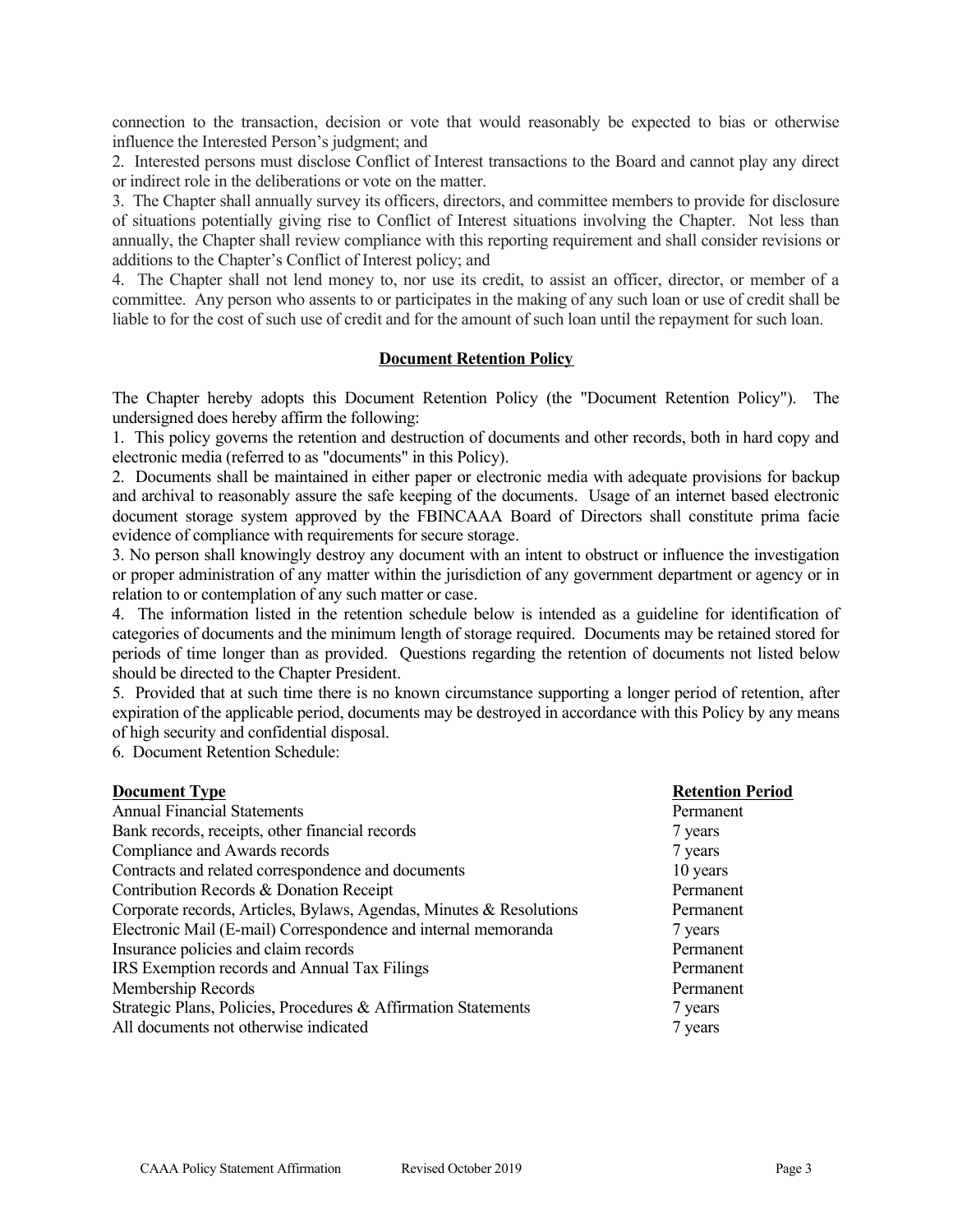#### Whistleblower Protection Policy

The Chapter hereby adopts this Whistleblower Protection Policy (the "Whistleblower Policy"). The undersigned does hereby affirm the following:

1. CAAA Members must practice honesty and integrity in fulfilling responsibilities and must comply with all applicable laws and regulations.

2. The Chapter has an open-door policy and encourages CAAA Members to share their questions, concerns, suggestions or complaints.

3. If any person reasonably believes that a suspected violation of law or written policy exists, a written complaint may be filed by that person with any officer of the Chapter. Violations or suspected violations may be submitted on a confidential basis by the complainant.

4. All reports of unlawful activity shall be investigated and resolved by the Chapter. Reports of violations or suspected violations will be kept confidential to the extent possible, consistent with the need to conduct an adequate investigation.

5. A complainant who in good faith follows this policy shall be protected from retaliation.

6. Any CAAA Member who retaliates against any person who has reported a violation in good faith is subject to discipline up to and including disqualification from CAAA membership, and/or termination of service as an officer, director, or member or a committee.

#### FBI Requirements

All CAAA members must at all times maintain compliance with all applicable FBI security requirements in the sole and absolute discretion of the FBI (the "FBI Requirements"). Failure to maintain such certification shall immediately disqualify an individual from CAAA membership, including all service as an officer, director or member of a committee. The undersigned hereby consents that the FBI may communicate the status of my compliance (or non-compliance) with the FBI Requirements to the CAAA and/or the FBINCAAA.

#### General

1. The Chapter may adopt expanded statements of policy which supplement or are in addition to the above policies.

2. Officers, directors and members of any committee shall agree in writing with the above and any other policies duly adopted upon election or appointment as such, and shall thereafter annually agree in writing with these policies.

3. The undersigned has read and hereby affirmatively agrees and subscribes to the policies contained herein.

4. The undersigned understands the Chapter is charitable tax-exempt organization and, to maintain its federal tax exemption, must engage exclusively in activities which accomplish one or more of its tax-exempt purposes.

5. This document may be executed in one or more counterparts, each of which shall be deemed to be an original, but all of which together shall constitute one and the same instrument.

[Signatures to Follow on Next Page]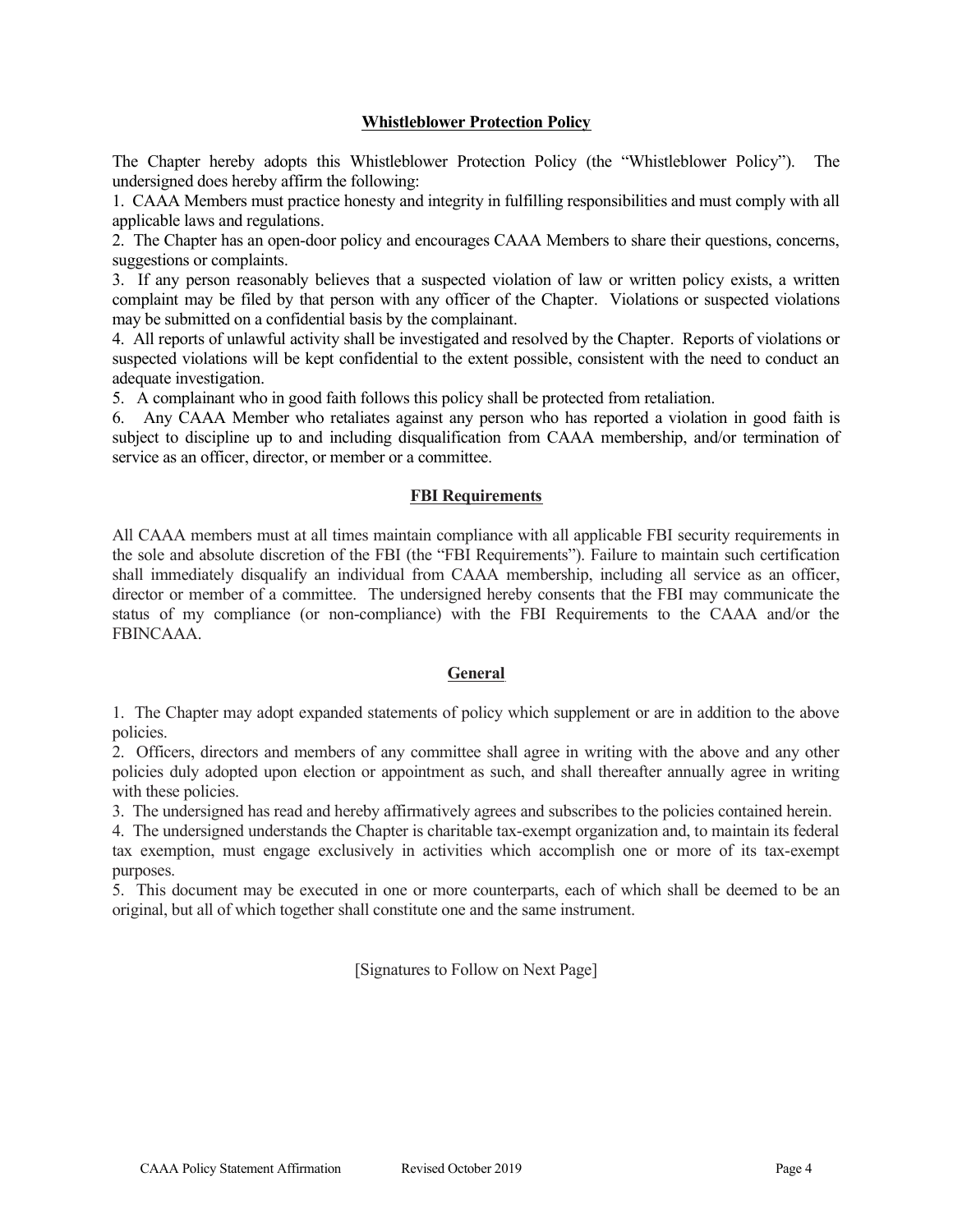By my signature below, I hereby AFFIRM my understanding and agreement to the foregoing, that I have received a copy hereof, and that I will faithfully adhere to the above, to the Bylaws of the Chapter, and to each other and further policy or policies of the Chapter as now in effect and hereafter enacted. Unless I have completed a Conflict of Interest Disclosure Form, I certify I have no conflicts of interest to report.

| <b>Printed Name</b> | Signature | Date |  |
|---------------------|-----------|------|--|
|                     |           |      |  |
|                     |           |      |  |
|                     |           |      |  |
|                     |           |      |  |
|                     |           |      |  |
|                     |           |      |  |
|                     |           |      |  |
|                     |           |      |  |
|                     |           |      |  |
|                     |           |      |  |
|                     |           |      |  |
|                     |           |      |  |
|                     |           |      |  |
|                     |           |      |  |
|                     |           |      |  |
|                     |           |      |  |
|                     |           |      |  |
|                     |           |      |  |
|                     |           |      |  |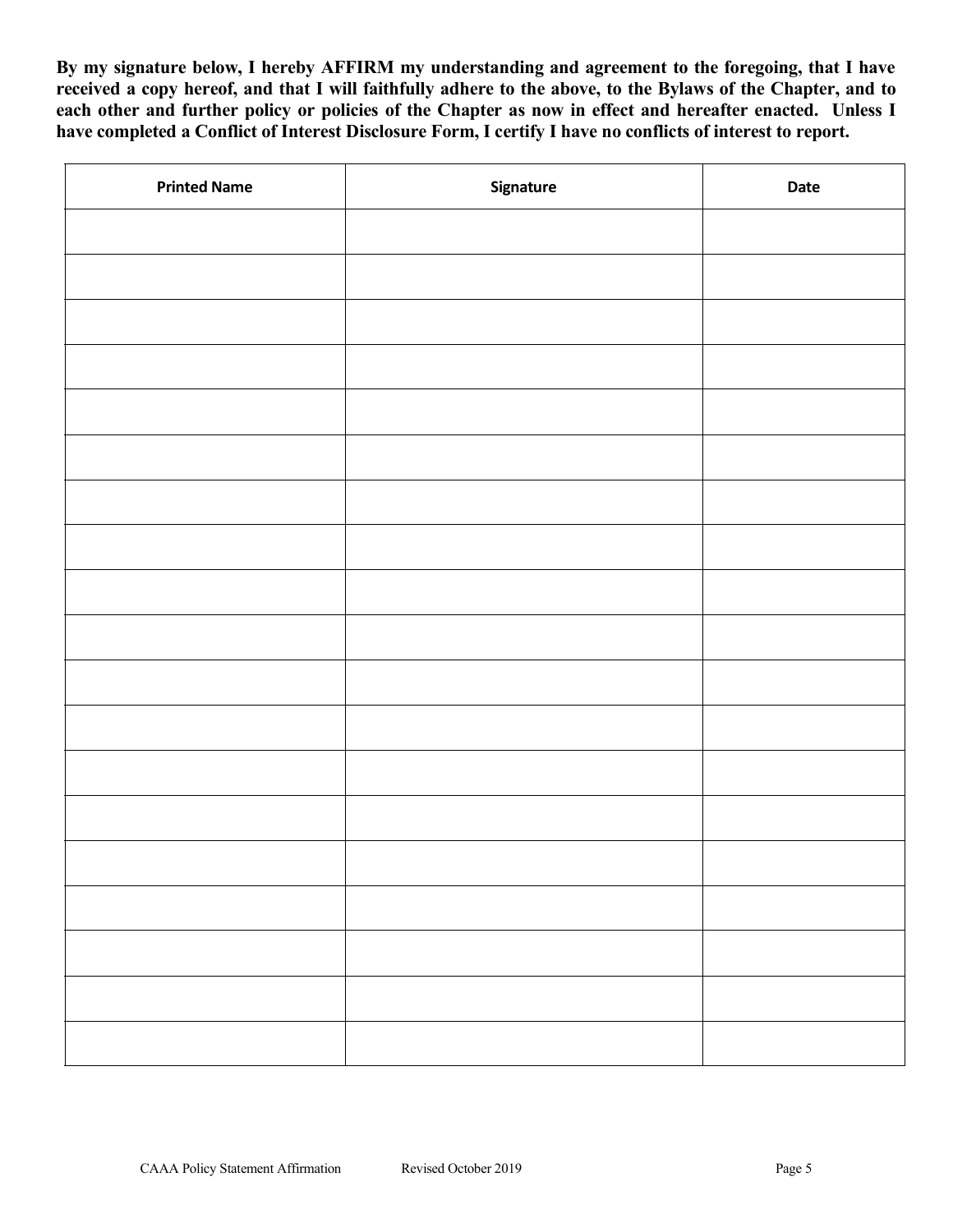By my signature below, I hereby AFFIRM my understanding and agreement to the foregoing, that I have received a copy hereof, and that I will faithfully adhere to the above, to the Bylaws of the Chapter, and to each other and further policy or policies of the Chapter as now in effect and hereafter enacted. Unless I have completed a Conflict of Interest Disclosure Form, I certify I have no conflicts of interest to report.

| <b>Printed Name</b> | Signature | Date |  |
|---------------------|-----------|------|--|
|                     |           |      |  |
|                     |           |      |  |
|                     |           |      |  |
|                     |           |      |  |
|                     |           |      |  |
|                     |           |      |  |
|                     |           |      |  |
|                     |           |      |  |
|                     |           |      |  |
|                     |           |      |  |
|                     |           |      |  |
|                     |           |      |  |
|                     |           |      |  |
|                     |           |      |  |
|                     |           |      |  |
|                     |           |      |  |
|                     |           |      |  |
|                     |           |      |  |
|                     |           |      |  |